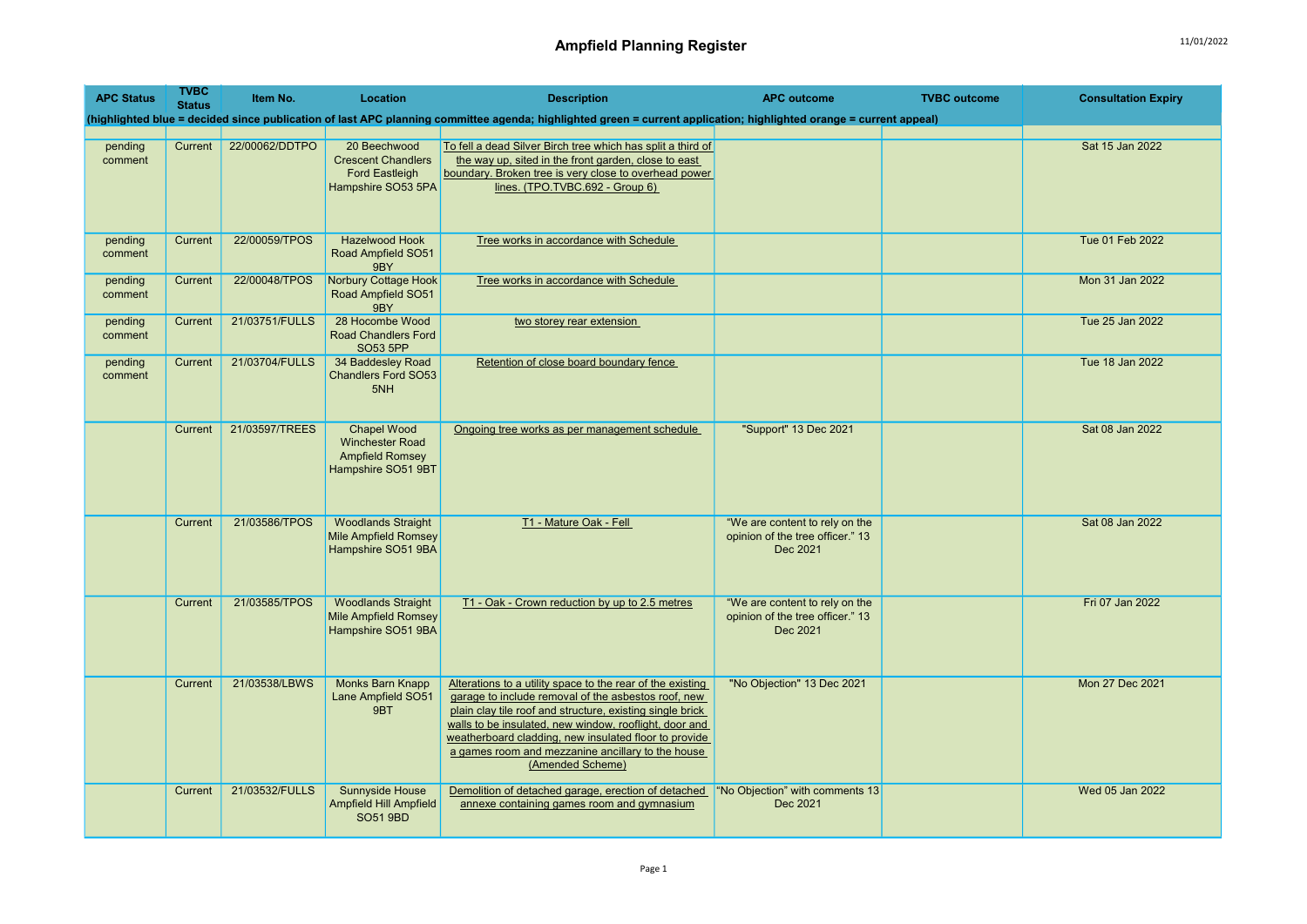| <b>APC Status</b> | <b>TVBC</b><br><b>Status</b> | Item No.       | Location                                                                                                                           | <b>Description</b>                                                                                                                                                                                                                                                                                                                                                         | <b>APC outcome</b>                                                                                                                                                                               | <b>TVBC</b> outcome                                                                                         | <b>Consultation Expiry</b>                                                                    |
|-------------------|------------------------------|----------------|------------------------------------------------------------------------------------------------------------------------------------|----------------------------------------------------------------------------------------------------------------------------------------------------------------------------------------------------------------------------------------------------------------------------------------------------------------------------------------------------------------------------|--------------------------------------------------------------------------------------------------------------------------------------------------------------------------------------------------|-------------------------------------------------------------------------------------------------------------|-----------------------------------------------------------------------------------------------|
|                   |                              | 21/03461/TPOS  | 3 Beechwood Close<br><b>Chandlers Ford SO53</b><br>5PB                                                                             | (T1) Birch - Reduce all round by up to 2.5m (T2) Birch -<br>Fell                                                                                                                                                                                                                                                                                                           |                                                                                                                                                                                                  |                                                                                                             |                                                                                               |
|                   | Current                      | 21/03440/TPOS  | Briarwood 318<br><b>Hursley Road</b><br>Chandler's Ford SO53<br>5PH                                                                | T1 - Birch - Fell                                                                                                                                                                                                                                                                                                                                                          | "We are content to rely on the<br>opinion of the tree officer. We<br>note that the applicant claims<br>ownership of the tree which<br>appears to be on land belonging<br>to No. 320" 13 Dec 2021 |                                                                                                             | Wed 15 Dec 2021                                                                               |
|                   | <b>Decided</b>               | 21/03430/FULLS | 28 Hocombe Wood<br>Road Chandlers Ford<br><b>SO53 5PP</b>                                                                          | First floor rear extension, small part two storey and<br>front replacement porch extension                                                                                                                                                                                                                                                                                 | "No Objection" 22 Nov 2021                                                                                                                                                                       | <b>WITHDRAWN</b><br>Mon 20 Dec 2021                                                                         | First floor rear extension, small part two<br>storey and front replacement porch<br>extension |
|                   | Current                      | 21/03378/TPOS  | T1 and T2 - Lawson<br>Cypress - Fell, 28<br><b>Beechwood Crescent</b><br><b>Chandlers Ford</b><br>Eastleigh Hampshire<br>SO53 5PA. | T1 and T2 - Lawson Cypress - Fell                                                                                                                                                                                                                                                                                                                                          | "We are content to rely on the<br>opinion of the tree officer." 22<br><b>Nov 2021</b>                                                                                                            |                                                                                                             | Thu 09 Dec 2021                                                                               |
|                   | Unknown                      | 21/03312/TREES | 169 Knapp Lane<br>Ampfield Romsey<br>Hampshire SO51 9BT                                                                            | T1 - Apple - Crown reduction to 3 metres height and 3<br>metres width T2 - Crateagus Monogyna - Crown<br>reduction to 4 metres height and 3 metres width,<br>remove ivy in main stem                                                                                                                                                                                       | "We are content to rely on the<br>opinion of the tree officer." 22<br>Nov 2021                                                                                                                   | Removed from TVBC<br>website.                                                                               |                                                                                               |
|                   | <b>Decided</b>               | 21/03301/TREES | <b>Hillier Nurseries</b><br>Ampfield House<br>Winchester Road<br><b>Ampfield Romsey</b><br>Hampshire SO51 9BQ                      | Works to trees in accordance as described in<br><b>Application Form</b>                                                                                                                                                                                                                                                                                                    | "We are content to rely on the<br>opinion of the tree officer." 22<br><b>Nov 2021</b>                                                                                                            | NO OBJECTION Tue 14<br>Dec 2021                                                                             | 44532                                                                                         |
|                   | <b>Decided</b>               | 21/03294/TPOS  | <b>Fairfield House 8</b><br>Broadgate Farm Hook<br>Road Ampfield<br>Romsey SO51 9AU                                                | As per submitted schedule                                                                                                                                                                                                                                                                                                                                                  | "Much of this extensive proposal<br>appears to be solely for cosmetic<br>reasons." 22 Nov 2021                                                                                                   | <b>CONSENT</b> subject to<br>conditions and notes<br>Thu 23 Dec 2021                                        | 44531                                                                                         |
|                   | Decided                      | 21/03271/LBWS  | Kingfisher House<br>Knapp Lane Ampfield<br><b>SO51 9BT</b>                                                                         | In-fill internal wall with double doors and side panels                                                                                                                                                                                                                                                                                                                    | "No Objection" 25 Oct 2021                                                                                                                                                                       | <b>CONSENT</b> subject to<br>conditions and notes<br>Fri 07 Jan 2022                                        | tbc                                                                                           |
|                   | Decided                      | 21/03245/TREES | Forty Winks 169<br>Knapp Lane Ampfield<br>Romsey Hampshire<br><b>SO51 9BT</b>                                                      | T1 - Apple - Reduce crown to height of 3m above<br>ground level with width of no less than 3m, T2 -<br>Reduce crown to height of 4m above ground level with<br>width of no less then 3m                                                                                                                                                                                    | "We are content to rely on the<br>opinion of the tree officer." 22<br>Nov 2021                                                                                                                   | NO OBJECTION refer to<br>informatives. Mon 06 Dec<br>2021                                                   | 44525                                                                                         |
|                   | Decided                      | 21/03212/LBWS  | Monks Barn Knapp<br>Lane Ampfield SO51<br>9BT                                                                                      | Alterations to a utility space to the rear of the existing<br>garage to include removal of the asbestos roof, new<br>plain clay tile roof and structure, existing single brick<br>walls to be insulated, new window, rooflight, door and<br>weatherboard cladding, new insulated floor to provide<br>a games room and mezzanine ancillary to the house<br>(Amended Scheme) | "No Objection" 25 Oct 2021                                                                                                                                                                       | Comment made under ref<br>21/03031/LBWS: TVBC<br>have transferred the<br>documents to the new<br>reference. | tbc                                                                                           |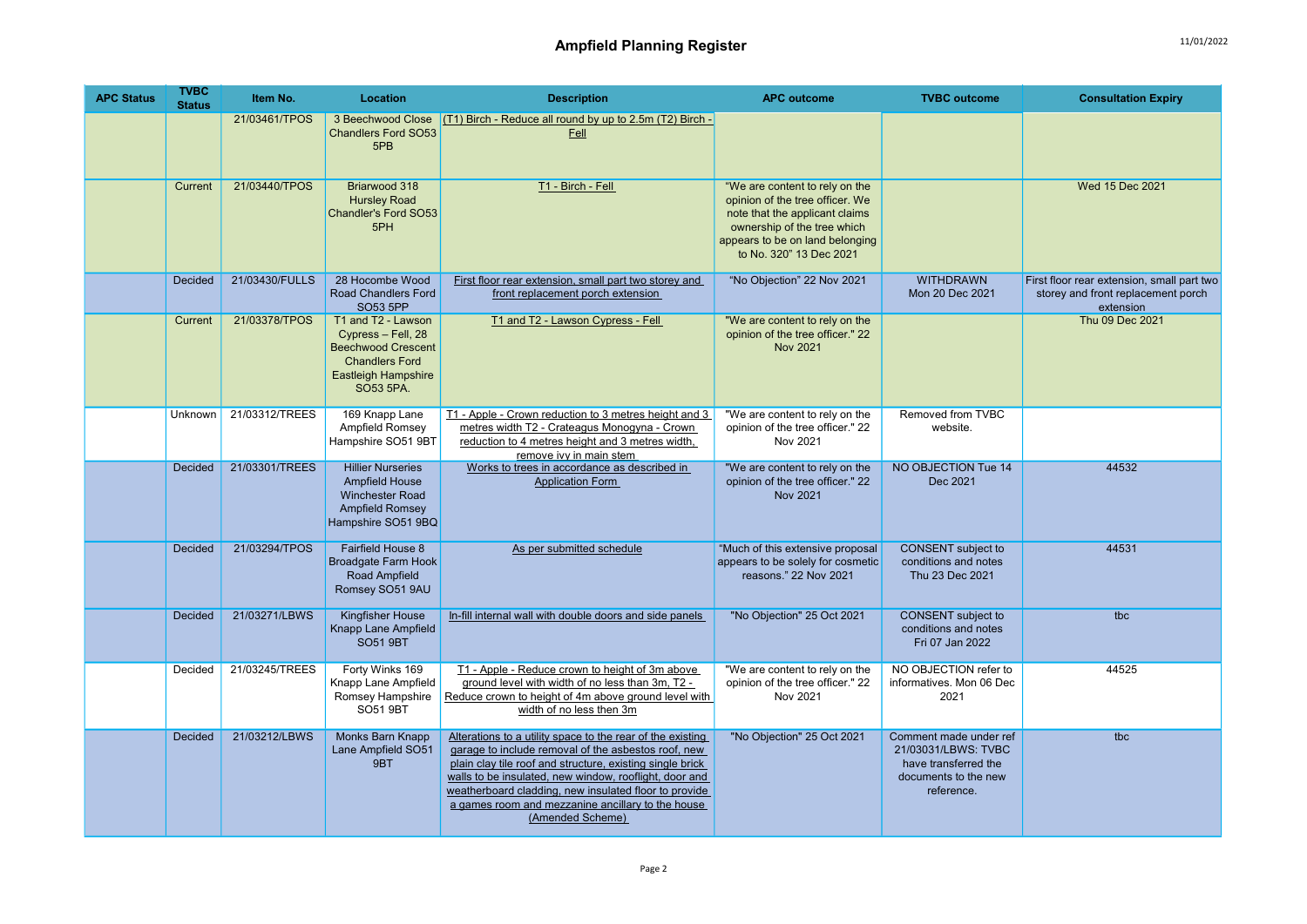| <b>APC Status</b> | <b>TVBC</b><br><b>Status</b> | Item No.       | <b>Location</b>                                                                                                                                     | <b>Description</b>                                                                                                                                                                                                                                       | <b>APC outcome</b>                                                             | <b>TVBC</b> outcome                                              | <b>Consultation Expiry</b>                                   |
|-------------------|------------------------------|----------------|-----------------------------------------------------------------------------------------------------------------------------------------------------|----------------------------------------------------------------------------------------------------------------------------------------------------------------------------------------------------------------------------------------------------------|--------------------------------------------------------------------------------|------------------------------------------------------------------|--------------------------------------------------------------|
|                   | <b>Decided</b>               | 21/03047/PDQS  | <b>Pococks Roses</b><br>Jermyns Lane<br><b>Ampfield Romsey</b><br>Hampshire SO51 0QA                                                                | Application to determine if prior approval is required for "Objection" with reasons. 25 Oct<br>proposed change of use of agricultural building to 2<br>dwellinghouses (Class C3), and for building operations<br>reasonably necessary for the conversion | 2021                                                                           | <b>Prior Approval Required</b><br>and Granted<br>Thu 09 Dec 2021 | tbc                                                          |
|                   | Decided                      | 21/03043/CLAS  | 21 Broadgate Farm<br><b>Hook Road Ampfield</b><br>Romsey Hampshire<br><b>SO51 9AU</b>                                                               | Confirmation of compliance with conditions under<br>15/03170/FULLS and 14/01145/OUTS                                                                                                                                                                     | No comment issued: APC was<br>not a consultee                                  | 'RESPONSE ISSUED" Tue<br>26 Oct 2021                             | n/a                                                          |
|                   | Decided                      | 21/03042/FULL  | Sunnyside House<br>Ampfield Hill Ampfield<br>SO51 9BD                                                                                               | Erection of a two story extension to the rear, single<br>storey extension to side, reconfiguration of roof space<br>to create two bedrooms, erection of annexe building to<br>replace double garage                                                      | "Objection" with reasons. 25 Oct WITHDRAWN. Mon 22 Nov<br>2021                 | 2021                                                             | comments by 19 November 2021                                 |
|                   | Decided                      | 21/03036/FULLS | <b>Keepers Cottage</b><br>Jermyns Lane<br>Ampfield SO51 0QA                                                                                         | Erection of open sided front porch and installation of bi-<br>parting doors to rear                                                                                                                                                                      | "No Objection" 25 Oct 2021                                                     | PERMISSION subject to<br>conditions & notes. Thu 25<br>Nov 2021  | tbc                                                          |
|                   | Current                      | 21/02965/OUTS  | Land To The Rear Of<br>The Paddocks<br><b>Winchester Road</b><br><b>Ampfield Romsey</b><br>Hampshire SO51 9BG                                       | Outline application for detached dwelling and garage<br>with all matters reserved                                                                                                                                                                        | "Objection" with reasons. 25 Oct<br>2021                                       |                                                                  | Wed 03 Nov 2021                                              |
|                   | Decided                      | 21/02914/TPOS  | 28 Beechwood<br><b>Crescent Chandlers</b><br>Ford Eastleigh<br>Hampshire SO53 5PA                                                                   | T1 - Pine (5ft Stump) - Fell, T2 - Yew - Fell                                                                                                                                                                                                            | "We are content to rely on the<br>opinion of the tree officer." 08<br>Oct 2021 | CONSENT subject to<br>conditions and notes. Tue<br>16 Nov 2021   | tbc                                                          |
|                   | Decided                      | 21/02891/DDTPO | Bentley 21 Straight<br>Mile Ampfield Romsey<br>Hampshire SO51 9BB                                                                                   | To fell a dangerous Cherry tree which is losing limbs,<br>sited in the front garden of the property, among a<br>hedge and other trees. (TPO.25.TVS.3 - Woodland)                                                                                         | dangerous tree decided urgently<br>by TVBC: no comment<br>requested            | Fell Dead TPO Tree DD<br>Mon 11 Oct 2021                         |                                                              |
|                   | <b>Decided</b>               | 21/02889/FULLS | <b>Linden Cottage Green</b><br>Pond Lane Ampfield<br><b>SO51 9BR</b>                                                                                | Demolition of 2 bungalows and erection of 2 dwellings                                                                                                                                                                                                    | "Objection" with reasons. 25 Oct<br>2021                                       | PERMISSION subject to<br>conditions & notes<br>Thu 16 Dec 2021   | Tue 02 Nov 2021                                              |
|                   | Current                      | 21/02697/RESS  | <b>Former North Hill</b><br><b>Sawmill Yard</b><br><b>Baddesley Road</b><br><b>Flexford North</b><br>Baddesley<br>Southampton<br>Hampshire SO52 9BH | Approval of details for appearance, landscaping, and<br>layout of a care village pursuant to outline planning<br>permission 17/01615/OUTS                                                                                                                | "Objection", with reasons 08 Oct<br>2021                                       |                                                                  | Thu 07 Oct 2021                                              |
|                   | Decided                      | 21/02683/FULLS | <b>Tudor Wood Lower</b><br>Farm Lane Ampfield<br>SO51 9BP                                                                                           | Single storey rear extension with balcony above                                                                                                                                                                                                          | "No Objection"                                                                 | PERMISSION subject to<br>conditions & notes<br>Mon 01 Nov 2021   | Wed 06 Oct 2021 (later comment from<br>APC will be accepted) |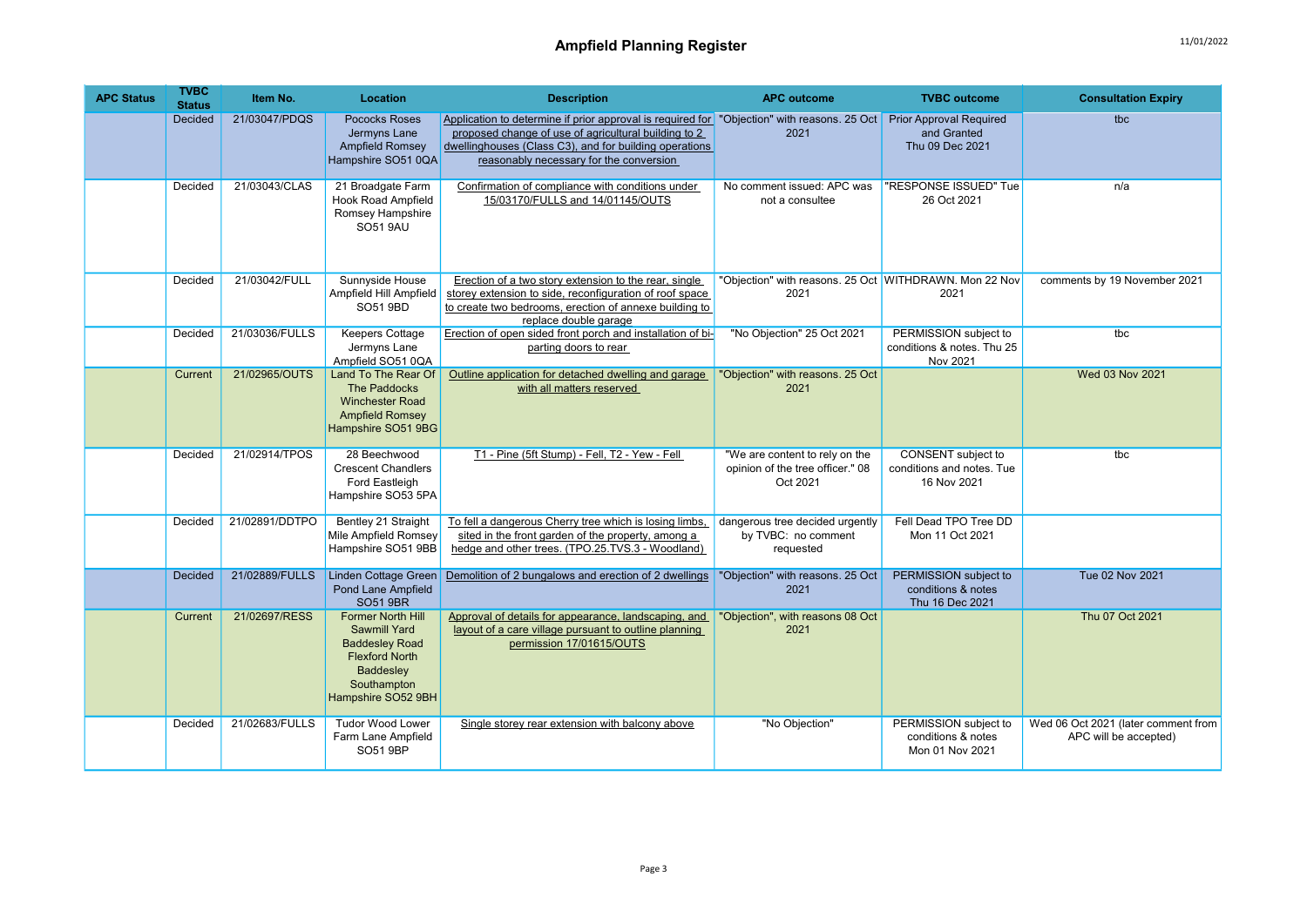## Ampfield Planning Register 11/01/2022

| <b>APC Status</b> | <b>TVBC</b><br><b>Status</b> | Item No.       | Location                                                                                                                                                   | <b>Description</b>                                                                                                                                                                                                                                                                                                                            | <b>APC outcome</b>                                                             | <b>TVBC</b> outcome                                            | <b>Consultation Expiry</b>                                   |
|-------------------|------------------------------|----------------|------------------------------------------------------------------------------------------------------------------------------------------------------------|-----------------------------------------------------------------------------------------------------------------------------------------------------------------------------------------------------------------------------------------------------------------------------------------------------------------------------------------------|--------------------------------------------------------------------------------|----------------------------------------------------------------|--------------------------------------------------------------|
|                   | Current                      | 21/02555/FULLS | <b>Former North Hill</b><br><b>Sawmill Yard</b><br><b>Baddesley Road</b><br><b>Flexford North</b><br><b>Baddesley</b><br>Southampton<br>Hampshire SO52 9BH | Change of use of the land to accommodate the<br>erection of a marketing suite in connection with the<br>redevelopment of the site to provide a care village<br>under permission ref. 17/01615/OUTS, including<br>associated vehicular access, parking and landscaping,<br>for a temporary period of 3 years from the date of<br>determination | "No objection" with comment 06<br>Sept 2021                                    |                                                                |                                                              |
|                   | Decided                      | 21/02431/TREES | Knapp Hill Cottage<br>170 Knapp Lane<br>Ampfield Romsey<br>Hampshire SO51 9BT                                                                              | T1 - Copper Beech - Reduce height and diameter of<br>canopy by up to 3 metres                                                                                                                                                                                                                                                                 | "We are content to rely on the<br>opinion of the tree officer" 06<br>Sept 2021 | NO OBJECTION Fri 24<br>Sep 2021                                | Wed 08 Sep 2021                                              |
|                   | Decided                      | 21/02429/FULLS | <b>Grosvenor House</b><br>Ampfield Hill Ampfield<br>SO51 9BD                                                                                               | Two storey rear extension and single storey rear<br>extension with balcony above (Amended scheme) and<br>erection of 2 bay oak framed detached garage                                                                                                                                                                                         | "No objection" 06 Sept 2021                                                    | PERMISSION subject to<br>conditions & notes Mon 04<br>Oct 2021 | Wed 08 Sep 2021                                              |
|                   | Decided                      | 21/02416/TPOS  | The Taj 2 Hook<br><b>Crescent Ampfield</b><br>SO51 9DE                                                                                                     | T1 - Oak: Crown lift to 6m and reduce by 3.5m T2 -<br>Oak: Reduce by 3.5m in height and spread TG3 -<br>Silver birch group x 2: fell                                                                                                                                                                                                          | "We are content to rely on the<br>opinion of the tree officer" 06<br>Sept 2021 | CONSENT subject to<br>conditions and notes Mon<br>18 Oct 2021  | Mon 06 Sep 2021                                              |
|                   | Decided                      | 21/02397/FULLS | 36 Beechwood Close<br>Chandlers Ford SO53<br>5PB                                                                                                           | Erection of garden room                                                                                                                                                                                                                                                                                                                       | "No objection" 06 Sept 2021                                                    | PERMISSION subject to<br>conditions & notes Mon 04<br>Oct 2021 | Thu 02 Sep 2021 (later comment from<br>APC will be accepted) |
|                   | Decided                      | 21/02341/LBWS  | Kingfisher House<br>Knapp Lane Ampfield<br><b>SO51 9BT</b>                                                                                                 | Remove chimney, create door on front elevation, install<br>electric vehicle charging point, and air source heat<br>pump with fencing, and minor alterations to layout of<br>previously approved internal walls                                                                                                                                | "No objection" 06 Sept 2021                                                    | CONSENT subject to<br>conditions and notes Mon<br>11 Oct 2021  | Fri 10 Sep 2021                                              |
|                   | Decided                      | 21/02340/FULLS | Kingfisher House<br>Knapp Lane Ampfield<br><b>SO51 9BT</b>                                                                                                 | Remove chimney, create door on front elevation, install<br>electric vehicle charging point, and air source heat<br>pump with fencing, and minor alterations to layout of<br>previously approved internal walls                                                                                                                                | "No objection" 06 Sept 2021                                                    | PERMISSION subject to<br>conditions & notes Mon 11<br>Oct 2021 | Fri 10 Sep 2021                                              |
|                   | Decided                      | 21/02275/TPOS  | <b>Woodlands Straight</b><br>Mile Ampfield Romsey<br>Hampshire SO51 9BA                                                                                    | T1 - Woodland Beech - Fell                                                                                                                                                                                                                                                                                                                    | "We are content to rely on the<br>opinion of the tree officer" 06<br>Sept 2021 | CONSENT subject to<br>conditions and notes Fri 24<br>Sep 2021  | Mon 23 Aug 2021                                              |
|                   | Decided                      | 21/02258/TPOS  | Oakwood House, 24<br>Straight Mile,<br>Ampfield, AMPFIELD                                                                                                  | G1- conifers- reduce height to level with ridge line of<br>property T2 and T3- conifers- Reduce height down to<br>5m and trim to maintain as hedge                                                                                                                                                                                            | "We are content to rely on the<br>opinion of the tree officer" 02<br>Aug 2021  | CONSENT subject to<br>conditions and notes Fri 24<br>Sep 2021  |                                                              |
|                   | Decided                      | 21/02197/CLES  | Barnaby Chiari<br>Antiquarian Books Ltd<br>The Barn The Old<br>Farmhouse Ampfield<br>Hill Ampfield, SO51<br>9BD                                            | Certificate of lawful existing use for office use within<br>Class E (Formerly Class B1(a)                                                                                                                                                                                                                                                     | "No Objection" 02 Aug 2021                                                     | <b>ISSUE CERTIFICATE Thu</b><br>16 Sep 2021                    |                                                              |
|                   | Decided                      | 21/02193/DDTPO | 31 Hocombe Wood<br>Road Chandlers Ford<br>Eastleigh Hampshire<br>SO53 5PN                                                                                  | To fell a dead Silver Birch tree sited in the rear garden<br>adjacent to the left hand fence (TPO.TVBC.0687)                                                                                                                                                                                                                                  | n/a                                                                            | Fell Dead TPO Tree DD<br>Tue 27 Jul 2021                       | Tue 27 Jul 2021                                              |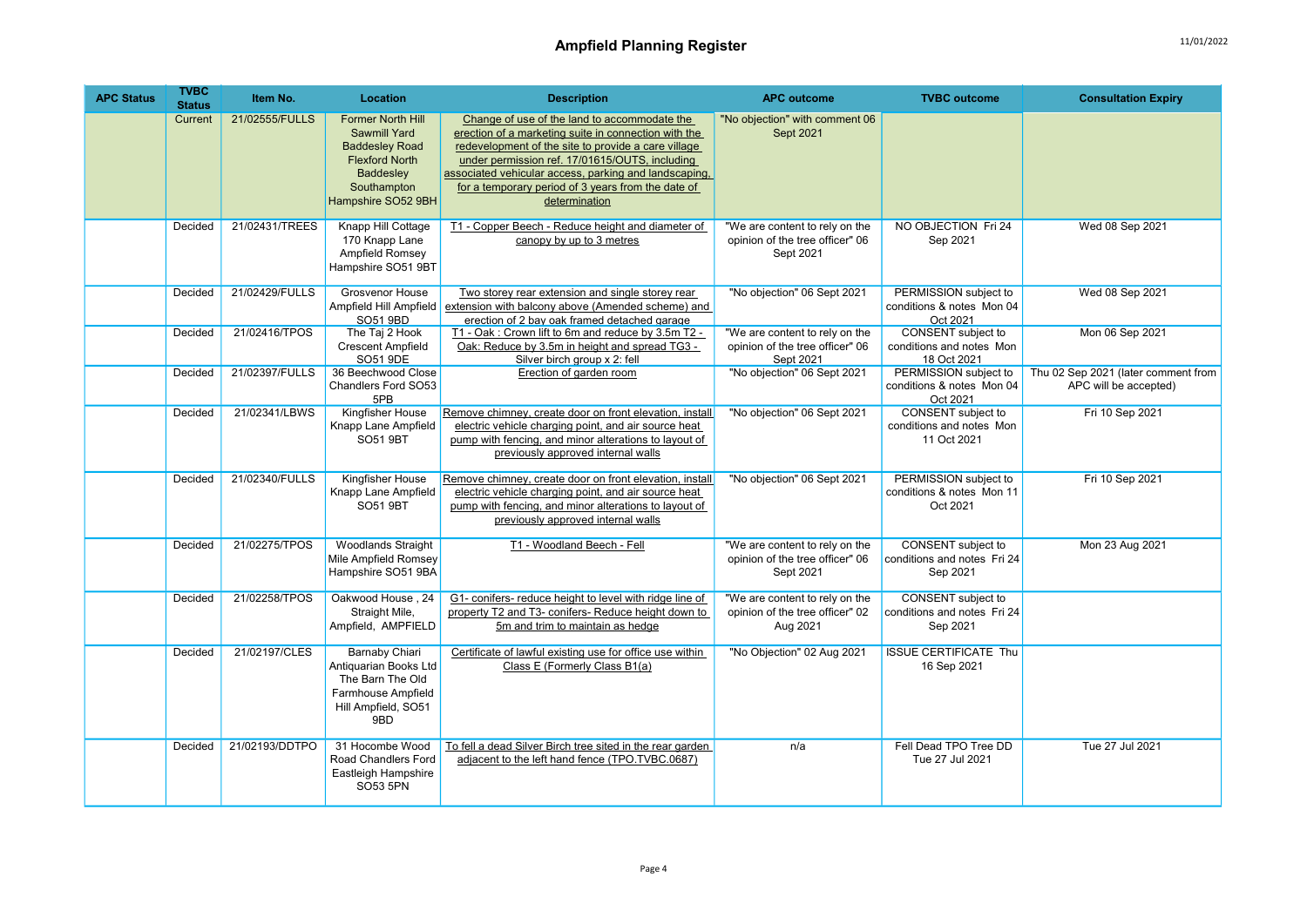| <b>APC Status</b> | <b>TVBC</b><br><b>Status</b> | Item No.       | Location                                                                                                     | <b>Description</b>                                                                                                                                                                                                                                                                                                                                                                                                                                                              | <b>APC outcome</b>                            | <b>TVBC</b> outcome                                             | <b>Consultation Expiry</b>                                        |
|-------------------|------------------------------|----------------|--------------------------------------------------------------------------------------------------------------|---------------------------------------------------------------------------------------------------------------------------------------------------------------------------------------------------------------------------------------------------------------------------------------------------------------------------------------------------------------------------------------------------------------------------------------------------------------------------------|-----------------------------------------------|-----------------------------------------------------------------|-------------------------------------------------------------------|
|                   | Decided                      | 21/02126/FULLS | 4 The Stables<br>Ampfield Hill Ampfield<br>Romsey Hampshire<br>SO51 9BD                                      | Construction of car port                                                                                                                                                                                                                                                                                                                                                                                                                                                        | "No Objection" 02 Aug 2021                    | PERMISSION subject to<br>conditions & notes Mon 06<br>Sep 2021  | Mon 09 Aug 2021                                                   |
|                   | Decided                      | 21/02076/FULLS | Monks Barn Knapp<br>Lane Ampfield SO51<br>9 <sub>RT</sub>                                                    | Relocate an oil tank and provision of new external oil-<br>fired boiler                                                                                                                                                                                                                                                                                                                                                                                                         | "No Objection" 02 Aug 2021                    | PERMISSION subject to<br>conditions & notes Thu 14<br>Oct 2021  |                                                                   |
|                   | Decided                      | 21/02072/FULLS | 30 Baddesley Road<br>Chandlers Ford SO53<br>5NG                                                              | Detached garage and entrance porch                                                                                                                                                                                                                                                                                                                                                                                                                                              | "No Objection" 02 Aug 2021                    | PERMISSION subject to<br>conditions & notes Mon 06<br>Sep 2021  | Mon 02 Aug 2021 (TVBC have agreed<br>to receive comment on 3 Aug) |
|                   | Decided                      | 21/02054/FULLS | 5 Green Pond Lane<br>Ampfield Romsey<br>Hampshire SO51 9BS                                                   | Single storey rear extension                                                                                                                                                                                                                                                                                                                                                                                                                                                    | "No Objection" 02 Aug 2021                    | PERMISSION subject to<br>conditions & notes Wed 01<br>Sep 2021  | 44414                                                             |
|                   | Decided                      | 21/02036/FULLS | 36 Hocombe Wood<br>Road Chandlers Ford<br>SO53 5PP                                                           | Two storey side extension including removal of the<br>existing conservatory                                                                                                                                                                                                                                                                                                                                                                                                     | "No objection" 02 Aug 2021                    | PERMISSION subject to<br>conditions & notes. Wed 25<br>Aug 2021 | Wed 04 Aug 2021                                                   |
|                   | Decided                      | 21/01995/FULLS | 1 The Stables<br>Ampfield Hill Ampfield<br>SO51 9BD                                                          | Erect detached car port (Part Retrospective)                                                                                                                                                                                                                                                                                                                                                                                                                                    | "No objection" with comment 02<br>August 2021 | PERMISSION subject to<br>conditions & notes Tue 31<br>Aug 2021  | Fri 30 Jul 2021 (TVBC have agreed to<br>receive comment on 3 Aug) |
|                   | Decided                      | 21/01956/VARS  | Kingfisher House<br>Knapp Lane SO51<br>9BT                                                                   | Vary condition 2 (Approved plans) of 20/02312/VARS<br>(Erection of single-storey rear extension to provide<br>extended living accommodation; change roof type of<br>existing single-storey rear extension to match<br>proposed extension and provision of vaulted roof over<br>proposed Kitchen/Dining Room) (Amended scheme)<br>by replacing approved elevations and floor plans,<br>BS01 SK04 (revision R) with amended elevations and<br>floor plans, BS01 SK04 (revision W) | "No objection" 05 July 2021                   | REFUSE. Tue 24 Aug<br>2021                                      | Thu 22 Jul 2021                                                   |
|                   | Decided                      | 21/01968/DDTPO | <b>Tall Chimneys 10</b><br><b>Baddesley Road</b><br><b>Chandlers Ford</b><br>Eastleigh Hampshire<br>SO53 5NG | To fell a dangerous Beech tree sited at the front<br>access to the property, alongside a road and close to<br>overhanging cables. (TPO.TVBC.0694)                                                                                                                                                                                                                                                                                                                               | n/a                                           | Fell Dangerous TPO Tree<br>DD Wed 30 Jun 2021                   | Sun 04 Jul 2021                                                   |
|                   | Decided                      | 21/01946/FULLS | Woodlands Woodlea<br>Way Ampfield SO51<br>9BZ.                                                               | Two Storey side extension                                                                                                                                                                                                                                                                                                                                                                                                                                                       | No objection 05 July 2021                     | PERMISSION subject to<br>conditions & notes Thu 12<br>Aug 2021  | Fri 23 Jul 2021                                                   |
|                   | Decided                      | 21/01918/DDTPO | Bentley 21 Straight<br>Mile Ampfield Romsey<br>Hampshire SO51 9BB                                            | To fell a dangerous Ash tree sited in the back right of<br>the rear garden. (TPO.25.TVS.3 - woodland)                                                                                                                                                                                                                                                                                                                                                                           | n/a                                           | Fell Dead TPO Woodland<br>DD Mon 28 Jun 2021                    |                                                                   |
|                   | Decided                      | 21/01903/DDTPO | Bentley 21 Straight<br>Mile Ampfield Romsey<br>Hampshire SO51 9BB                                            | To fell 3 dead Birch trees and 1 dead Hazel tree, sited<br>behind an outbuilding towards the rear of the property,<br>on the left hand side. (TPO.25.TVS.3 - woodland)                                                                                                                                                                                                                                                                                                          | n/a                                           | Fell Dead TPO Woodland<br>DD Thu 24 Jun 2021                    |                                                                   |
|                   | Decided                      | 21/01840/FULLS | Forty Winks 169<br>Knapp Lane Ampfield<br><b>SO51 9BT</b>                                                    | Replacing open, flat roofed lean-to with enclosed,<br>pitched roof shed incorporating wc                                                                                                                                                                                                                                                                                                                                                                                        | "No objection" 05 July 2021                   | PERMISSION subject to<br>conditions & notes Wed 28<br>Jul 2021  | Tue 13 Jul 2021                                                   |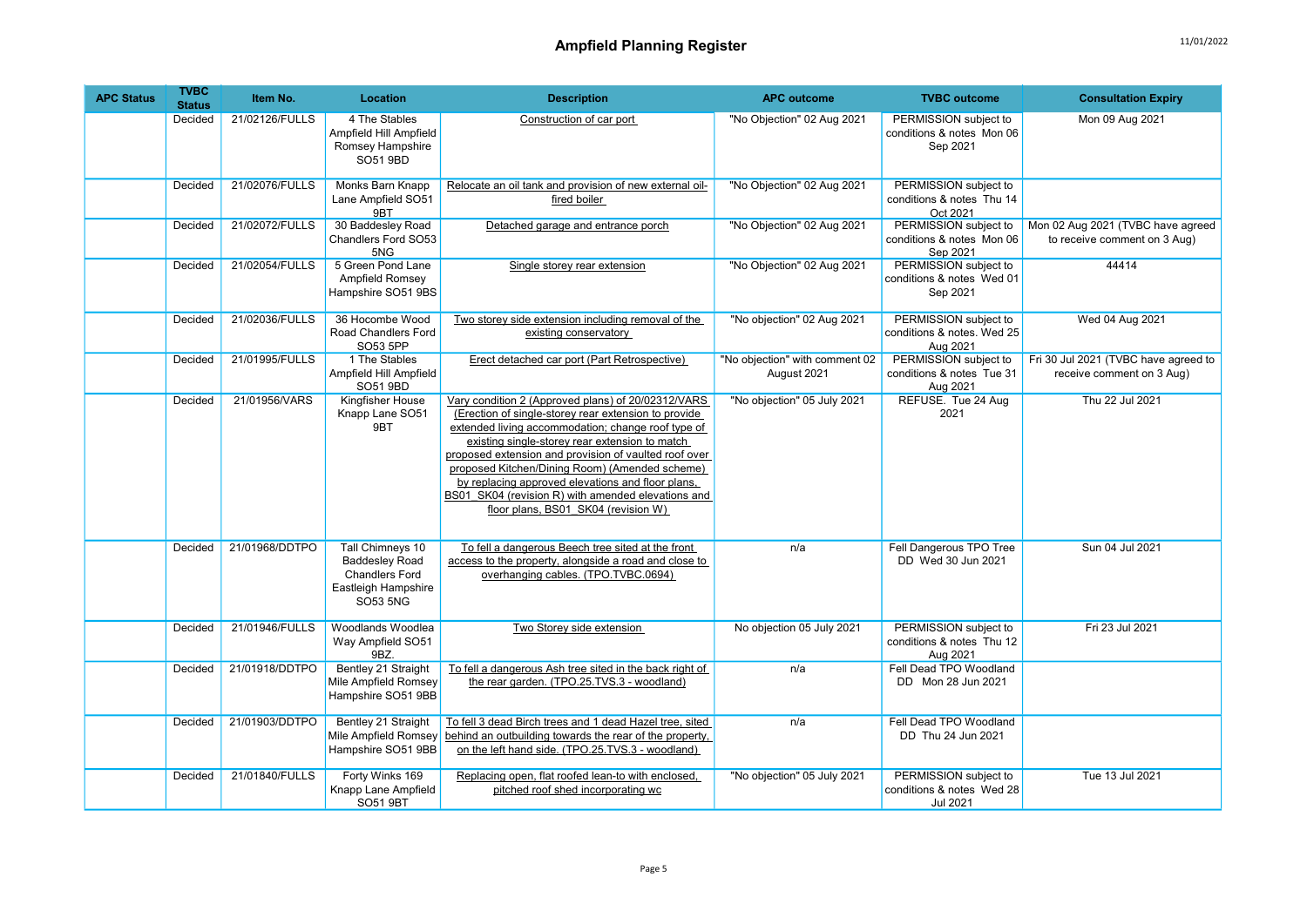| <b>APC Status</b> | <b>TVBC</b><br><b>Status</b> | Item No.       | Location                                                                              | <b>Description</b>                                                                                                                                                                                                                                                 | <b>APC outcome</b>                                                                      | <b>TVBC</b> outcome                                             | <b>Consultation Expiry</b> |
|-------------------|------------------------------|----------------|---------------------------------------------------------------------------------------|--------------------------------------------------------------------------------------------------------------------------------------------------------------------------------------------------------------------------------------------------------------------|-----------------------------------------------------------------------------------------|-----------------------------------------------------------------|----------------------------|
|                   | Decided                      | 21/01788/FULLS | 308 Hursley Road<br><b>Chandlers Ford</b><br>Eastleigh Hampshire<br>SO53 5PF          | Revised carport design from approved plans on<br>application 14/00805/FULLS                                                                                                                                                                                        | No objection 05 July 2021                                                               | PERMISSION subject to<br>conditions & notes, Wed<br>28 Jul 2021 | Thu 08 Jul 2021            |
|                   | Decided                      | 21/01783/FULLS | 41 Hook Road<br>Ampfield SO51 9DB                                                     | Two storey rear extension and addition of first floor to<br>existing bungalow to form re-configured living<br>accommodation with two additional bedrooms including<br>construction of replacement outbuilding                                                      | No objection 05 July 2021                                                               | PERMISSION subject to<br>conditions & notes Wed 15<br>Sep 2021  | Thu 08 Jul 2021            |
|                   | Decided                      | 21/01780/VARS  | Amberwood Jermyns<br>Lane Ampfield<br>Romsey Hampshire<br>SO51 0OA                    | Vary Condition 3 of 20/02969/FULLS (Single storey<br>front and rear extensions to provide extended living<br>accommodation) to use a different external material for<br>the rear extension, vertical timber cladding to the rear<br>extension instead of brickwork | No objection 05 July 2021                                                               | PERMISSION subject to<br>conditions & notes Thu 05<br>Aug 2021  | Mon 05 Jul 2021            |
|                   | Decided                      | 21/01774/TPOS  | 36 Straight Mile<br>Ampfield SO51 9BB                                                 | T1 Beech - Fell                                                                                                                                                                                                                                                    | "We are content to rely on the<br>opinion of the tree officer. " 05<br><b>July 2021</b> | CONSENT subject to<br>conditions and notes Mon<br>09 Aug 2021   | Mon 05 Jul 2021            |
|                   | Decided                      | 21/01667/DDTPO | 11 Hook Road<br>Ampfield Romsey<br>Hampshire SO51 9DB                                 | To fell a dead Silver Birch tree sited to the right hand<br>side of the rear garden, close to the fenceline and<br>adjacent property. (TPO.TVBC.682)                                                                                                               | n/a                                                                                     | Fell Dead TPO Tree DD Fri<br>04 Jun 2021                        |                            |
|                   | Decided                      | 21/01613/FULLS | <b>Woodcote Pound</b><br>Lane Ampfield<br>Romsey Hampshire<br><b>SO51 9BP</b>         | Extensions and adaptations to re-configure and extend "Objection" (with reasons) 07 Jun<br>the existing ground floor/living accommodation and<br>provide additional bedrooms                                                                                       | 2021                                                                                    | PERMISSION subject to<br>conditions & notes Thu 14<br>Oct 2021  | tbc                        |
|                   | Decided                      | 21/01482/FULLS | Abbey Wood 27<br><b>Straight Mile Ampfield</b><br>Romsey Hampshire<br><b>SO51 9BB</b> | Erection of two storey porch/entrance hall, two storey<br>rear extension, single storey rear extension with<br>balcony over and replacement dormer                                                                                                                 | "No Objection" 07 Jun 2021                                                              | PERMISSION subject to<br>conditions & notes Mon 16<br>Aug 2021  | Wed 09 Jun 2021            |
|                   | Decided                      | 21/01470/CLES  | Redburn Farm Green<br>Pond Lane Ampfield<br><b>SO51 9BR</b>                           | Application for certificate of lawfulness for existing use "Objection" (with reasons) 07 Jun WITHDRAWN Mon 23 Aug<br>of land as domestic garden                                                                                                                    | 2021                                                                                    | 2021                                                            | Mon 07 Jun 2021            |
|                   | Decided                      | 21/01395/DDTPO | <b>Treems Straight Mile</b><br>Ampfield Romsey<br>Hampshire SO51 9BA                  | To fell a previously damaged Birch tree which is<br>leaning dangerously over the garage, towards the main<br>property. (TPO.25.TVS.3)                                                                                                                              | n/a                                                                                     | Fell Dangerous TPO<br>Woodland DD Tue 11 May<br>2021            |                            |
|                   | Decided                      | 21/01406/TPOS  | 6 Hook Water Road<br>Chandlers Ford SO53<br>5PR                                       | T1 - Silver Birch - Fell T2 - Sitka Spruce - Fell                                                                                                                                                                                                                  | "We are content to rely on the<br>opinion of the tree officer" 12<br>May 2021           | PART CONSENT/PART<br>REFUSAL Tue 06 Jul 2021                    | 03/06/2021                 |
|                   | Decided                      | 21/01392/TPOS  | 28 Beechwood Close<br>Chandlers Ford SO53<br>5PB                                      | Ash Tree (T1) - Reduce Ash tree limbs over extending<br>out of Conifer on both sides                                                                                                                                                                               | "We are content to rely on the<br>opinion of the tree officer"12 May<br>2021            | CONSENT subject to<br>conditions and notes Tue<br>06 Jul 2021   | 03/06/2021                 |
|                   | Decided                      | 21/01282/FULLS | <b>Bracken Lodge</b><br>Winchester Road<br>Ampfield SO51 9BU                          | Two storev extension                                                                                                                                                                                                                                               | Comment: "no objection" 12 May<br>2021                                                  | PERMISSION subject to<br>conditions & notes Fri 25<br>Jun 2021  | Thu 20 May 2021            |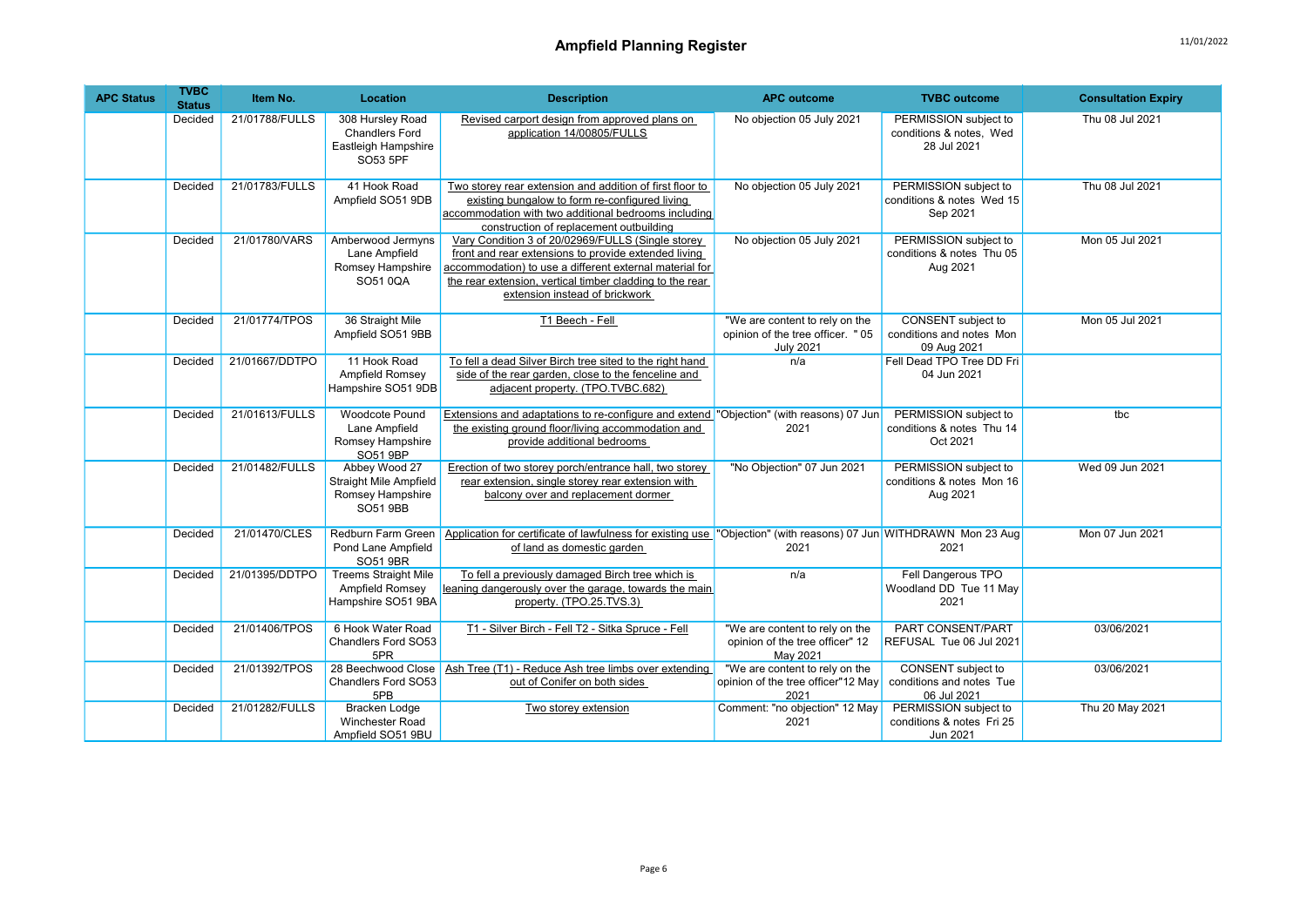| <b>APC Status</b> | <b>TVBC</b><br><b>Status</b> | Item No.       | Location                                                                               | <b>Description</b>                                                                                                                                                                                                | <b>APC outcome</b>                                                                                                                                                                                                                           | <b>TVBC</b> outcome                                             | <b>Consultation Expiry</b> |
|-------------------|------------------------------|----------------|----------------------------------------------------------------------------------------|-------------------------------------------------------------------------------------------------------------------------------------------------------------------------------------------------------------------|----------------------------------------------------------------------------------------------------------------------------------------------------------------------------------------------------------------------------------------------|-----------------------------------------------------------------|----------------------------|
|                   | Decided                      | 21/01230/PDQS  | Pococks Roses<br>Jermyns Lane<br>Ampfield Romsey<br>Hampshire SO51 0QA                 | Change of use of agricultural buildings to 2<br>dwellinghouses (Class C3), and for building operations<br>reasonably necessary for the conversion                                                                 | Comment: "We are commenting<br>within the constraints of the<br>application, which does not<br>enable us to comment on the<br>feasibility of converting the<br>existing buildings given their<br>construction and condition." 12<br>May 2021 | <b>WITHDRAWN</b>                                                | Wed 19 May 2021            |
|                   | Decided                      | 21/01183/FULLS | The Oaks 19 Straight<br>Mile Ampfield SO51<br>9BB                                      | Construction of car port with store over                                                                                                                                                                          | Comment: "no objection" 26 Apr<br>2021                                                                                                                                                                                                       | PERMISSION subject to<br>conditions & notes Mon 07<br>Jun 2021  | Thu 13 May 2021            |
|                   | Decided                      | 21/01172/FULLS | 324 Hursley Road<br>Chandler's Ford SO53<br>5PH                                        | Two storey side extensions, single storey rear<br>extension and new porch                                                                                                                                         | Comment: "no objection" 26 Apr<br>2021                                                                                                                                                                                                       | <b>WITHDRAWN</b>                                                | Sun 16 May 2021            |
|                   | Decided                      | 21/01168/DDCA  | <b>Churchfield House</b><br>Knapp Lane Ampfield<br>Romsey Hampshire<br><b>SO51 9BT</b> | Removal of a dangerous Ash tree which has Ash<br>dieback. Located at the back of rear garden, listing at a<br>dangerous angle and threatening to collapse                                                         | Not applicable                                                                                                                                                                                                                               | Fell Dangerous CA Tree<br>DD Fri 23 Apr 2021                    | not applicable             |
|                   | Decided                      | 21/01158/FULLS | 3 The Paddocks<br><b>Winchester Road</b><br>Ampfield SO51 9BG                          | Removal of greenhouse, extension of concrete base<br>and erection of replacement greenhouse within 2m of<br>site boundarv                                                                                         | Comment: "no objection" 26 Apr<br>2021                                                                                                                                                                                                       | PERMISSION subject to<br>conditions & notes Mon 14<br>Jun 2021  |                            |
|                   | Decided                      | 21/01131/FULLS | Woodlands 31<br><b>Beechwood Crescent</b><br>Chandlers Ford SO53<br>5PE                | Erection of a single storey rear extension to form family Comment: "no objection" 26 Apr<br>room, utility and boot room and first floor side<br>extension above garage to form dressing room to<br>master bedroom | 2021                                                                                                                                                                                                                                         | PERMISSION subject to<br>conditions & notes Thu 10<br>Jun 2021  | not available              |
|                   | Decided                      | 21/01122/TPOS  | Lakeside Straight Mile<br>Ampfield SO51 9BA                                            | T1, T2 Birch - Reduce over property by up to 3m, T3<br>Oak - Reduce mid and upper crown by up to 3m and<br>remove major deadwood                                                                                  | "We are content to rely on the<br>opinion of the tree officer" 26 Apr<br>2021                                                                                                                                                                | CONSENT subject to<br>conditions and notes Tue<br>08 Jun 2021   | Fri 07 May 2021            |
|                   | Decided                      | 21/01035/FULLS | <b>Churchfield House</b><br>Knapp Lane Ampfield<br>SO51 9BT                            | Construct a studio in the rear garden for exercise and<br>leisure                                                                                                                                                 | Comment: "no objection" 26 Apr<br>2021                                                                                                                                                                                                       | PERMISSION subject to<br>conditions & notes Wed 02<br>Jun 2021  | Fri 30 Apr 2021            |
|                   | Decided                      | 21/00882/TPOS  | 306 Hursley Road<br>Chandler's Ford SO53<br>5PF                                        | Oak (T1) - Crownlift to 5.2m over the highway and<br>drive                                                                                                                                                        | "We are content to rely on the<br>opinion of the tree officer" 29 Mar<br>2021                                                                                                                                                                | CONSENT subject to<br>conditions and notes<br>Fri 30 Apr 2021   | Tue 13 Apr 2021            |
|                   | Decided                      | 21/00858/TPOS  | Woodlands 56<br><b>Beechwood Close</b><br>Chandlers Ford SO53                          | Tree works as per schedule received                                                                                                                                                                               | "We are content to rely on the<br>opinion of the tree officer" 29 Mar<br>2021                                                                                                                                                                | CONSENT subject to<br>conditions and notes 17<br>May 2021       | Mon 12 Apr 2021            |
|                   | Decided                      | 21/00704/VARS  | 12 Beechwood<br><b>Crescent Chandlers</b><br>Ford Eastleigh                            | Vary condition 02 of 19/02114/FULLS (First floor<br>extension to provide 2 additional ensuite bedrooms;<br>single storey side/rear extensions to provide extended                                                 | "No objection" 29 Mar 2021                                                                                                                                                                                                                   | PERMISSION subject to<br>conditions & notes; Fri 09<br>Apr 2021 | Wed 31 Mar 2021            |
|                   | Decided                      | 21/00703/CLPS  | Churchfield House<br>Knapp Lane Ampfield<br>SO51 9BT                                   | Application for a Lawful Development Certificate for a<br>Proposed - Erection of detached garden studio room<br>built on concrete hard standing base 2m away from the                                             | "Objection", with reasons 29 Mar<br>2021                                                                                                                                                                                                     | WITHDRAWN; Fri 09 Apr<br>2021                                   | Tue 30 Mar 2021            |
|                   | Decided                      | 21/00688/TPOS  | 33 Beechwood<br><b>Crescent Chandlers</b><br>Ford SO53 5PE                             | G16 - Beech tree - Prune over-hanging branches back<br>by 2m to suitable growth points, G15 - Oak tree -<br>remove low branch over lawn, T57 - Oak tree - reduce                                                  | "We are content to rely on the<br>opinion of the tree officer" 29 Mar<br>2021                                                                                                                                                                | CONSENT subject to<br>conditions and notes Mon<br>26 Apr 2021   | Mon 29 Mar 2021            |
|                   | Decided                      | 21/00658/TPOS  | Woodsgift Woodlea<br>Way Ampfield SO51<br>9DA                                          | T1 - Holly (Located in woodland) - Prune back all<br>overhanging branches back to the boundary                                                                                                                    | "We are content to rely on the<br>opinion of the tree officer" 29 Mar<br>2021                                                                                                                                                                | CONSENT subject to<br>notes; Fri 26 Mar 2021                    | Wed 24 Mar 2021            |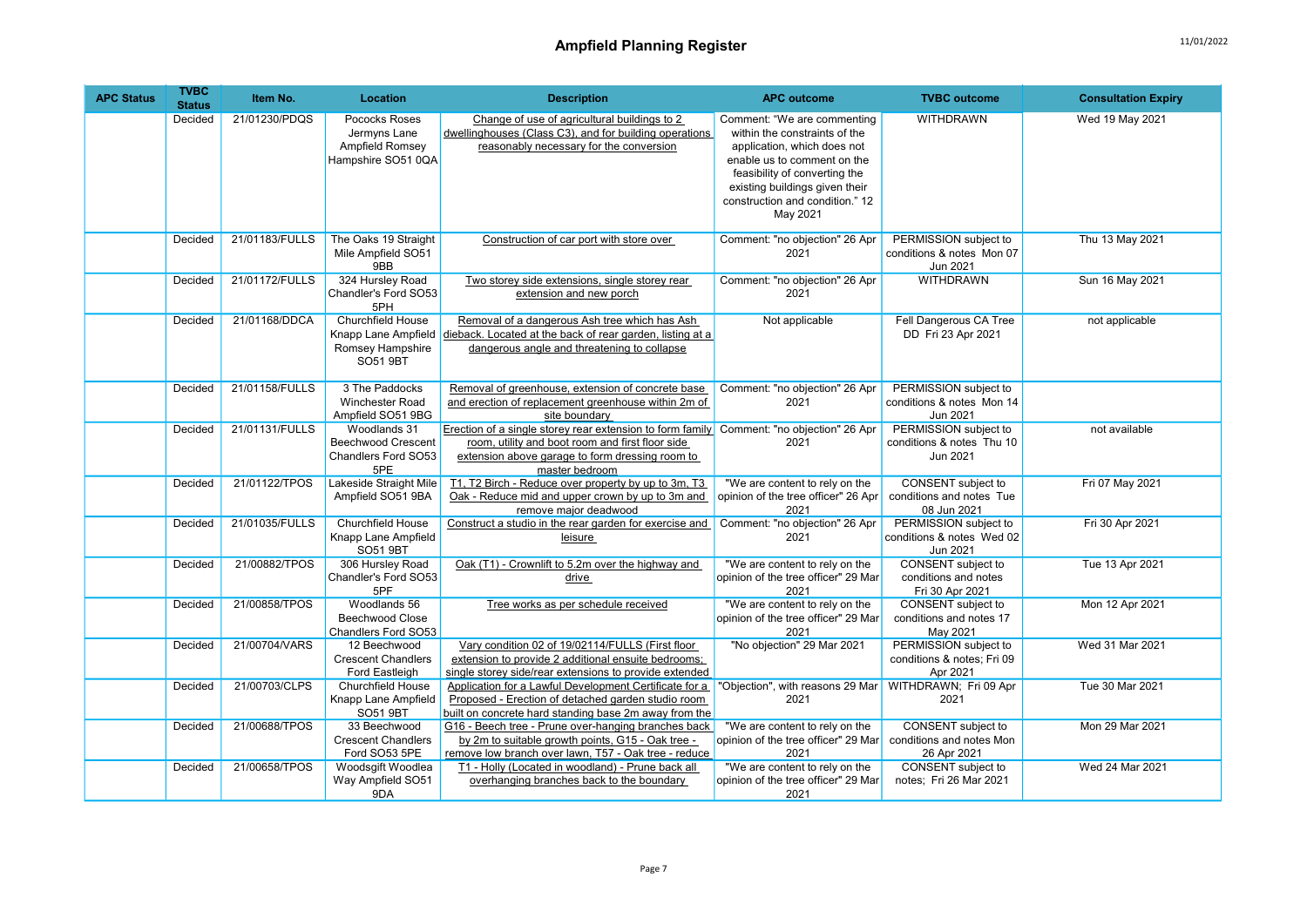| <b>APC Status</b> | <b>TVBC</b><br><b>Status</b> | Item No.       | <b>Location</b>                              | <b>Description</b>                                                          | <b>APC outcome</b>                                                    | <b>TVBC</b> outcome                            | <b>Consultation Expiry</b> |
|-------------------|------------------------------|----------------|----------------------------------------------|-----------------------------------------------------------------------------|-----------------------------------------------------------------------|------------------------------------------------|----------------------------|
|                   | Decided                      | 21/00581/TPOS  | The Cottage Knapp                            | T1 - Pine - Reduce branches away from overhead                              | "We are content to rely on the                                        | NO OBJECTION; Tue 06                           | Mon 29 Mar 2021            |
|                   |                              |                | Lane Ampfield                                | cables to give up to 1.5 metres clearance                                   | opinion of the tree officer." 01                                      | Apr 2021                                       |                            |
|                   |                              |                | Romsey Hampshire                             |                                                                             | Mar 2021                                                              |                                                |                            |
|                   | Decided                      | 21/00367/DDTPO | Abbey Wood 27                                | Removal of 3 dead trees - T11 (Rowan) T12 (Birch),                          | n/a                                                                   | Fell Dead TPO Woodland                         |                            |
|                   |                              |                | Straight Mile Ampfield                       | T30 (Rowan) (TPO.25.TVS.3)                                                  |                                                                       | DD Mon 08 Feb 2021                             |                            |
|                   | <b>Decided</b>               | 21/00365/TPOS  | Romsey Hampshire<br>Abbey Wood 27            | T21 - Oak - Crown lift up to 4m above ground level,                         | "We are content to rely on the                                        | <b>CONSENT</b> subject to                      | Fri 26 Feb 2021            |
|                   |                              |                |                                              | Straight Mile Ampfield reduce canopy over the driveway by up to 1.5-2m, T17 | opinion of the tree officer." 01                                      | conditions and notes Thu                       |                            |
|                   |                              |                | <b>SO51 9BB</b>                              | - Birch - Fell, G52 - Lawsons cypress - Fell                                | Mar 2021                                                              | 04 Mar 2021                                    |                            |
|                   | Decided                      | 21/00310/FULLS | 40 Beechwood                                 | Erection of timber outbuilding to be used as home                           |                                                                       | PERMISSION subject to                          | Mon 22 Feb 2021            |
|                   |                              |                | Crescent. Chandlers                          | office / summer house                                                       | "Comment: This is a substantial                                       | conditions & notes: Tue 30                     |                            |
|                   |                              |                | Ford, Eastleigh,                             |                                                                             | building of imposing height, and                                      | Mar 2021                                       |                            |
|                   | Decided                      | 21/00157/TPOS  | Knottsberry Wood                             | T1 - Willow - Fell, T2 - Oak Left - Crown lift by up to 4m                  | "We are content to rely on the                                        | CONSENT subject to                             | Mon 08 Feb 2021            |
|                   |                              |                | Straight Mile Ampfield                       | above ground level, T3 - Oak right - Crown lift by up to                    | opinion of the tree officer." 01                                      | conditions and notes Tue                       |                            |
|                   |                              |                | Romsey Hampshire                             | 4m above ground level reduce branches by up to 2m                           | Feb 2021                                                              | 16 Feb 2021                                    |                            |
|                   | Decided                      | 21/00150/TPOS  | Pinelands Ridge 43                           | T46 - Corsican Pine - Fell                                                  | "We are content to rely on the                                        | CONSENT subject to                             | Mon 08 Feb 2021            |
|                   |                              |                | Hook Road Ampfield                           |                                                                             | opinion of the tree officer." 01                                      | conditions and notes Mon                       |                            |
|                   |                              |                | <b>SO51 9DB</b>                              |                                                                             | Feb 2021                                                              | 01 Mar 2021                                    |                            |
|                   | Decided                      | 21/00093/TPOS  | 22 Baddesley Road                            | T1 - Beech - Fell                                                           | "We are content to rely on the                                        | <b>CONSENT</b> subject to                      | Tue 02 Feb 2021            |
|                   |                              |                | <b>Chandlers Ford</b><br>Eastleigh Hampshire |                                                                             | opinion of the tree officer." 01<br>Feb 2021                          | conditions and notes Tue<br>16 Feb 2021        |                            |
|                   | Decided                      | 20/03276/TPOS  | Lakewood Straight                            | T1- Birch - Fell, T2 - Ash - Fell, T3 - Ash - Fell, T4 -                    | "We are content to rely on the                                        | CONSENT subject to                             | Wed 06 Jan 2021            |
|                   |                              |                | Mile Ampfield Romsey                         | Birch - Fell. T5 - Birch - Fell                                             | opinion of the tree officer" 04 Jan                                   | conditions and notes Wed                       |                            |
|                   |                              |                | Hampshire SO51 9BA                           |                                                                             | 2020. Note: this comment was                                          | 10 Feb 2021                                    |                            |
|                   | Decided                      | 20/03272/TPOS  | 10 Hocombe Wood                              | T1 - Silver Birch - Crown raise to 5 metres, reduce                         | "We are content to rely on the                                        | <b>CONSENT</b> subject to                      | Mon 25 Jan 2021            |
|                   |                              |                | Road Chandlers Ford                          | lower branch by 3 metres, reduce height by 2 metres,                        | opinion of the tree officer" 04 Jan                                   | conditions and notes Wed                       |                            |
|                   |                              |                | SO53 5PP                                     | reduce remaining canopy by up to 2 metres and                               | 2020                                                                  | 27 Jan 2021                                    |                            |
| Comment not       | Decided                      | 20/03264/DDTPO | Land At Ganger                               | Fell 2 x heaved trees overhanging Knottsberry Wood -                        | n/a                                                                   | Fallen TPO Woodland DD                         |                            |
| required          |                              |                | Wood, Straight Mile,                         | 1 Birch and 1 Willow 24.12.2020 (TPO.25.TVS.3 - W2)                         |                                                                       | Thu 24 Dec 2020                                |                            |
|                   |                              |                | Ampfield, Hampshire                          |                                                                             |                                                                       |                                                |                            |
|                   | Decided                      | 20/03241/CLPS  | 344 Hursley Road                             | Application for a Lawful Development Certificate for a                      | "No Comment" 04 Jan 2021                                              | <b>ISSUE CERTIFICATE Tue</b>                   | Thu 14 Jan 2021            |
|                   |                              |                | Chandler's Ford SO53<br>5PL                  | Proposed single storey side extension to existing<br>dwelling               |                                                                       | 26 Jan 2021                                    |                            |
|                   | Decided                      | 20/03202/TREES | 181 Knapp Lane                               | T1 - Birch - Dismantle in sections to ground level, T2 -                    | "We are content to rely on the                                        | NO OBJECTION refer to                          | Thu 07 Jan 2021            |
|                   |                              |                | Ampfield Romsey                              | Willow - dismantle in sections to ground level, T3 -                        | opinion of the tree officer" 04 Jan                                   | informatives, Mon 25 Jan                       |                            |
|                   |                              |                | Hampshire SO51 9BT                           | Apple - dismantle in sections to ground level                               | 2020                                                                  | 2021                                           |                            |
|                   | Decided                      | 20/03188/FULLS | Winghams Barn                                | Erect single storey side extension to provide additional                    | "No Comment" 04 Jan 2021                                              | PERMISSION subject to                          | Tue 19 Jan 2021            |
|                   |                              |                | Cottage Winghams                             | ground floor space                                                          |                                                                       | conditions & notes Wed 10                      |                            |
|                   |                              |                | Lane Ampfield SO51                           |                                                                             |                                                                       | Feb 2021                                       |                            |
|                   | Decided                      | 20/03064/TPOS  | Cafe Binghams                                | T1 - Ash - Reduce lowest lateral limbs over car park by                     | "We are content to rely on the                                        | CONSENT subject to                             | Mon 04 Jan 2021            |
|                   |                              |                | Winchester Road                              | up to 3m                                                                    | opinion of the tree officer" 04 Jan                                   | conditions and notes Thu                       |                            |
|                   |                              |                | Ampfield Romsey                              |                                                                             | 2020                                                                  | 21 Jan 2021                                    |                            |
|                   | Decided                      | 20/03063/TPOS  | Woodsgift Woodlea<br>Way Ampfield SO51       | G1 - 4 x Western Red Cedar - Crown lift up to 4m<br>above ground level      | "We are content to rely on the<br>opinion of the tree officer" 04 Jan | CONSENT subject to<br>conditions and notes Wed | Mon 04 Jan 2021            |
|                   |                              |                | 9DA                                          |                                                                             | 2020                                                                  | 20 Jan 2021                                    |                            |
|                   | Decided                      | 20/03058/TREES | Cafe Binghams                                | G1 - Ash x 2 - Crown lift to 5m reduce lateral limbs to                     | "We are content to rely on the                                        | NO OBJECTION Tue 19                            | Mon 04 Jan 2021            |
|                   |                              |                | Winchester Road                              | give 5m clearance from property                                             | opinion of the tree officer" 04 Jan                                   | Jan 2021                                       |                            |
|                   |                              |                | Ampfield Romsey                              |                                                                             | 2020                                                                  |                                                |                            |
|                   | Decided                      | 20/03034/FULLS | 306 Hursley Road                             | Erect of single storey extension to front of garage,                        | "No Comment" 04 Jan 2021                                              | PERMISSION subject to                          | Wed 20 Jan 2021            |
|                   |                              |                | <b>Chandlers Ford</b>                        | convert the internal space to kitchen, add two roof                         |                                                                       | conditions & notes Fri 29                      |                            |
|                   |                              |                | Eastleigh Hampshire                          | windows for natural light and change garage door into                       |                                                                       | Jan 2021                                       |                            |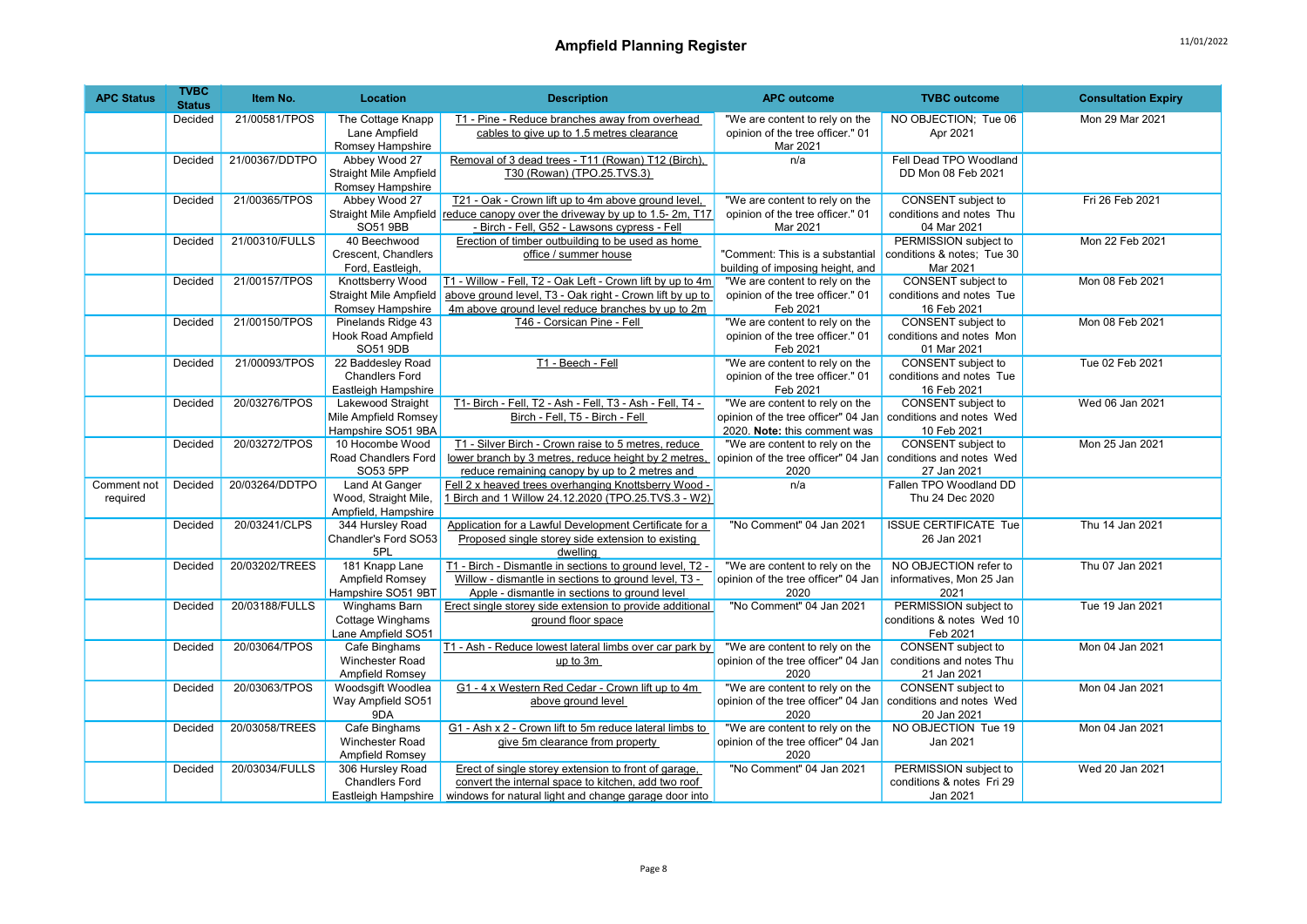| <b>APC Status</b> | <b>TVBC</b><br><b>Status</b> | Item No.       | Location                                                                                  | <b>Description</b>                                                                                                                                                  | <b>APC outcome</b>                                                                                                                                                            | <b>TVBC</b> outcome                                             | <b>Consultation Expiry</b> |
|-------------------|------------------------------|----------------|-------------------------------------------------------------------------------------------|---------------------------------------------------------------------------------------------------------------------------------------------------------------------|-------------------------------------------------------------------------------------------------------------------------------------------------------------------------------|-----------------------------------------------------------------|----------------------------|
|                   | Decided                      | 20/02991/FULLS | 6 Beechwood<br><b>Crescent Chandlers</b><br>Ford Eastleigh                                | Replacement of fence to front/sides with 2 metre high<br>wall/railings and entrance gates (retrospective)                                                           | "No Objection" 04 Jan 2021                                                                                                                                                    | PERMISSION subject to<br>conditions & notes Thu 18<br>Feb 2021  | Thu 21 Jan 2021            |
|                   | Decided                      | 20/02976/TPOS  | Woodlands 31<br><b>Beechwood Crescent</b><br>Chandlers Ford SO53                          | T1 Oak - Reduce long low limb by 2.5m over patio and<br>remove internal epicormic growth                                                                            | "We are content to rely on the<br>opinion of the tree officer." 30<br>Nov 2020                                                                                                | CONSENT subject to<br>conditions and notes Thu<br>21 Jan 2021   | Fri 18 Dec 2020            |
|                   | Decided                      | 20/02969/FULLS | Amberwood Jermyns<br>Lane Ampfield<br>Romsey Hampshire                                    | Single storey front and rear extensions to provide<br>extended living accommodation                                                                                 | "No Objection", 30 Nov 2020                                                                                                                                                   | PERMISSION subject to<br>conditions & notes Tue 19<br>Jan 2021  | Fri 18 Dec 2020            |
|                   | Decided                      | 20/02932/FULLS | 41 Hook Road<br>Ampfield SO51 9DB                                                         | Two storey rear extension and addition of first floor to<br>existing bungalow to form re-configured living<br>accommodation with two additional bedrooms including  | "No Objection", 30 Nov 2020                                                                                                                                                   | WITHDRAWN Thu 07 Jan<br>2021                                    | Fri 01 Jan 2021            |
|                   | Decided                      | 20/02917/FULLS | Rose Cottage 178<br>Knapp Lane Ampfield<br><b>SO51 9BT</b>                                | Erection of carport adjacent to house over existing<br>driveway                                                                                                     | "No Objection", 30 Nov 2020                                                                                                                                                   | PERMISSION subject to<br>conditions & notes Mon 18<br>Jan 2021  | tbc                        |
|                   | Decided                      | 20/02916/FULLS | Former North Hill<br>Sawmill Yard Sawmill<br>Yard Baddesley Road                          | Construction of new access road and junction,<br>including repositioning of existing bus stop, associated<br>landscaping, lighting & stopping up of existing access | "No Objection", 30 Nov 2020 &<br>01 Mar 2021                                                                                                                                  | PERMISSION subject to<br>conditions & notes; Tue 30<br>Mar 2021 | Tue 23 Feb 2021            |
|                   | Decided                      | 20/02912/TPOS  | <b>Tree Tops Jermyns</b><br>Lane Ampfield<br>Romsey Hampshire<br>SO51 0QA                 | T1 Beech - Fell T2 Beech - Remove up to 6 meters to<br>rebalance                                                                                                    | "We are content to rely on the<br>opinion of the tree officer." 30<br>Nov 2020                                                                                                | CONSENT subject to<br>conditions and notes Wed<br>20 Jan 2021   | Fri 11 Dec 2020            |
|                   | Decided                      | 20/02859/TPOS  | Evergreens Hook<br><b>Crescent Ampfield</b><br>SO51 9DE                                   | T1 - Oak - Reduce branches to nearest growth points<br>along side of house by up to 1.5m                                                                            | "We are content to rely on the<br>opinion of the tree officer." 30<br>Nov 2020                                                                                                | CONSENT subject to<br>conditions and notes Wed<br>20 Jan 2021   | Tue 08 Dec 2020            |
|                   | Decided                      | 20/02853/FULLS | High Acre Pound<br>Lane Ampfield SO51<br>9BP                                              | Erection of new dwelling adjacent to High Acre                                                                                                                      | "Objection" 01 Mar 2021                                                                                                                                                       | WITHDRAWN; Fri 16 Apr<br>2021                                   | tbc                        |
|                   | Decided                      | 20/02789/FULLS | The Oaks 19 Straight<br>Mile Ampfield SO51<br>9BB                                         | Erection of car port                                                                                                                                                | "No objection", 16 Nov 2020                                                                                                                                                   | PERMISSION subject to<br>conditions & notes Wed 16<br>Dec 2020  | Fri 04 Dec 2020            |
|                   | Decided                      | 20/02734/CLPS  | Winghams Barn<br>Cottage Winghams<br>Lane Ampfield<br>Romsey Hampshire<br><b>SO51 9BE</b> | Certificate of proposed lawful development for a single<br>storey side extension                                                                                    | "No Comment", 16 Nov 2020                                                                                                                                                     | WITHDRAWN Wed 16<br>Dec 2020                                    | Tue 01 Dec 2020            |
|                   | Decided                      | 20/02722/FULLS | 36 Hocombe Wood<br>Road Chandlers Ford<br>SO53 5PP                                        | Two storey side extension following removal of existing<br>conservatory                                                                                             | "No Objection" 04 Jan 2021                                                                                                                                                    | WITHDRAWN Mon 08<br>Feb 2021                                    | Fri 22 Jan 2021            |
|                   | Decided                      | 20/02726/FULLS | <b>Keats Restaurant</b><br>Winchester Road<br>Ampfield Romsey<br>Hampshire SO51 9BQ       | Change of use for first floor from offices to small retail<br>area and erection of new external fire escape from first will be allocated for the proposed<br>floor  | "We trust that sufficient parking<br>retail area." 16 Nov 2020                                                                                                                | PERMISSION subject to<br>conditions & notes Wed 23<br>Dec 2020  | <b>Mon 30 Nov 2020</b>     |
|                   | Decided                      | 20/02692/FULLS | Abbey Wood 27<br>Straight Mile Ampfield<br><b>SO51 9BB</b>                                | Erection of two storey porch/entrance hall, two storey<br>side and rear extension, single storey rear extension<br>with balcony over, and replace dormer            | "No Objection; We wish to see<br>that the trees on the site are<br>protected from damage which<br>could arise from the proposal<br>and any construction work." 30<br>Nov 2020 | PERMISSION subject to<br>conditions & notes Fri 18<br>Dec 2020  | Tue 01 Dec 2020            |